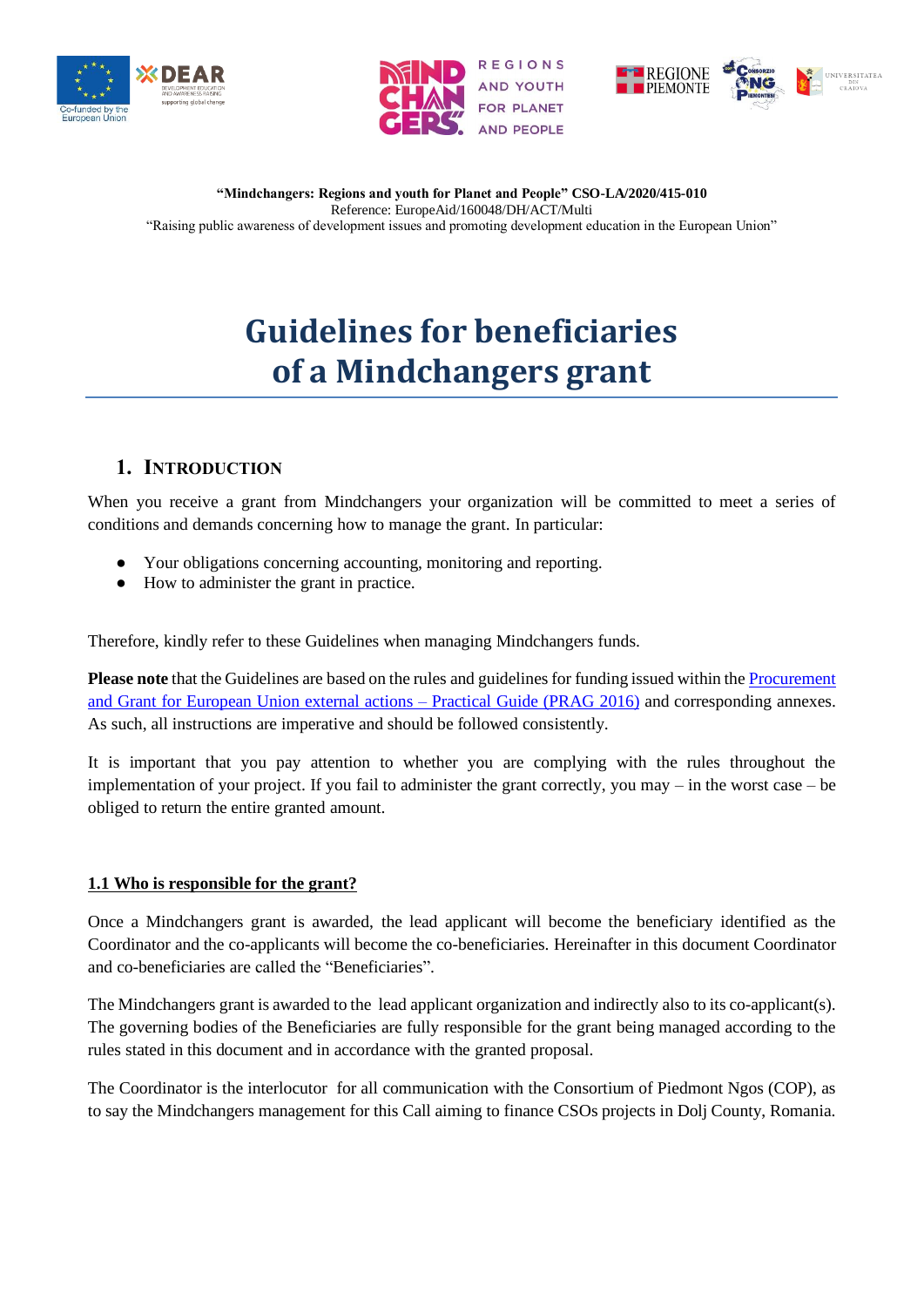





"Raising public awareness of development issues and promoting development education in the European Union"

# **2. GENERAL PRINCIPLES**

Grants are subject to the principles laid down in the EU Financial Regulation, in particular the principles of co-financing, prohibition of double financing and non-profit.

# **Co-financing principle**

European Union grants do not finance the entire cost of the action. Co-financing may be provided either by means of the beneficiaries' own financial contribution or in the form of public or private contributions obtained from other donors.

### **No double financing rule**

The action could give rise to the award of only one grant, there can be no duplicate European Union funding of the same expenditure. The beneficiaries must indicate the sources and amounts of any other funding received in the same financial years for the same action or for routine activities (running costs).

The general rule of co-financing within the Call is that "*The balance (i.e. the difference between the total cost of the Action and the co-financing by the beneficiaries) must be financed from sources other than the European Union Budget or the European Development Fund"*.

The rule shall be verified for what concerns the 10% co-financing requested to the beneficiaries within the Call for proposals.

# **No-profit rule**

The EU grant may not have the purpose or effect of producing a profit for the beneficiaries. Profit is defined as a surplus of the receipts over the eligible costs incurred by the beneficiary, when the request is made for payment of the balance. The receipts referred to above shall be limited to income generated by the action as well as financial contributions specifically assigned by donors to the financing of the eligible costs.

Any income of the action must be indicated in the estimated budget and the final financial statement. If the final amount results in a profit for the beneficiaries, the amount of the grant will be reduced by the percentage of the profit corresponding to the Union contribution to the eligible costs of the action actually incurred by the beneficiaries.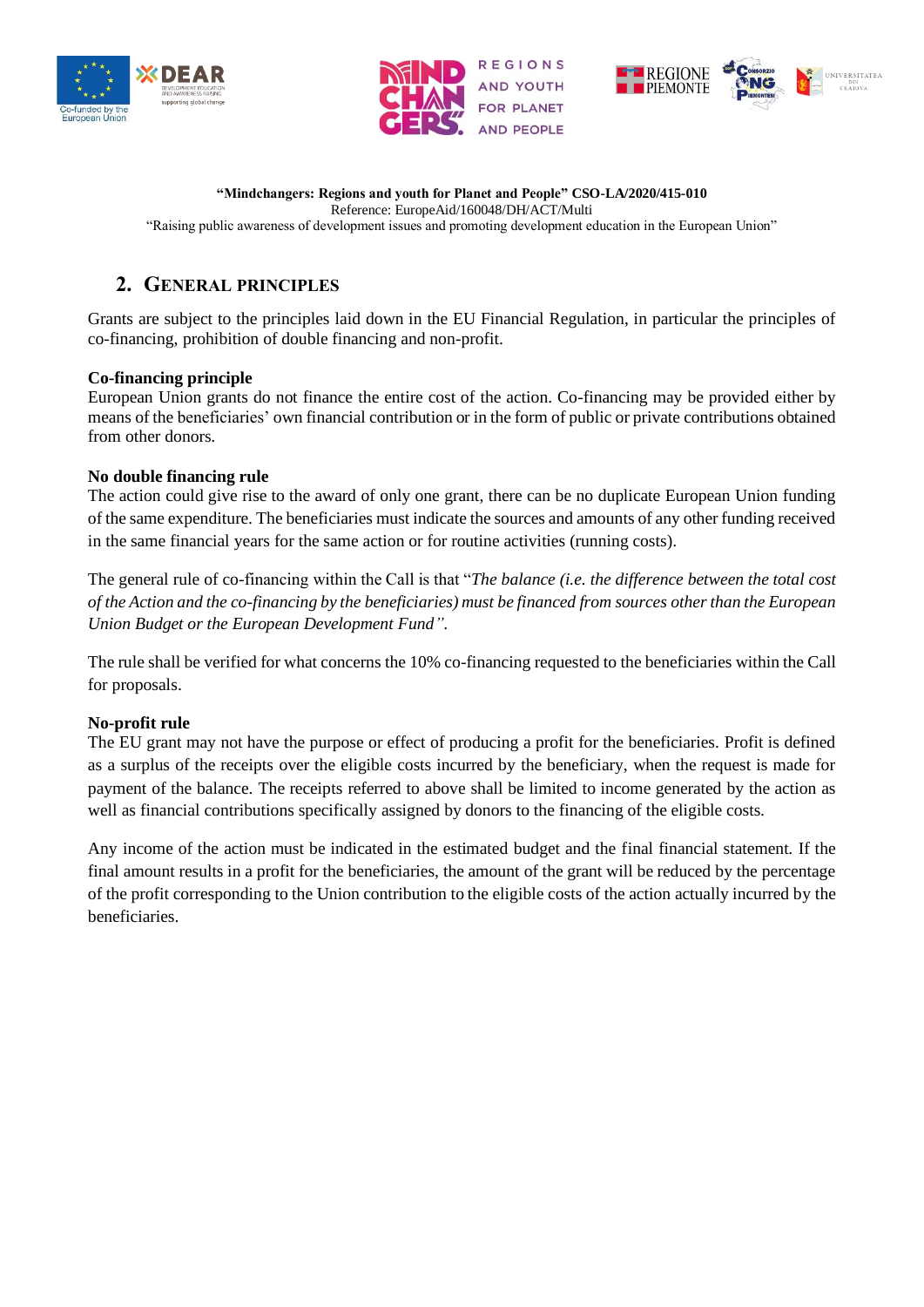





# **3. CONTRACT**

After approving a grant, the Consortium of Piedmont Ngos (COP) will send a signed contract to Coordinator. The contract sets out the requirements and conditions to be met as described in these Guidelines as well as the deadlines that must be met regarding the management of the grant. It also includes the "Declaration by Applicant" that was submitted with the application.

The contract must be signed by the beneficiaries (Coordinator and co-beneficiaries, if present). Hence, cobeneficiaries must satisfy the same eligibility criteria applicable to the Coordinator. The Coordinator holds the legal responsibility of the grant.

The signed Contract shall be returned to COP by mail as scanned PDF version and also by postal mail at the start of the Action. Only when COP has received the signed contract may the first disbursement take place.

# **4. COOPERATION AGREEMENT**

In the case of granted action realized by a Coordinator and one or more co-beneficiaries, a cooperation agreement shall be drawn up between the Coordinator and the co-beneficiary(ies). It is important that it describes the responsibilities and obligations as well as the rights of all parties involved. COP will eventually transmit a draft as inspiration to draw up a cooperation agreement. The cooperation agreement should be signed by the Coordinator and the co-beneficiary(ies) before the implementation of the Action.

# **5. PROCUREMENT**

The procurement procedures ensure that the choice of supplier respects the following principles:

- transparency in the procurement process;
- best quality/price ratio: obtaining the desired quality standards at the best price or best price if quality standards has been assessed;
- proportionality between the procedure followed for awarding contracts and the value of the contracts;
- equal treatment and non-discrimination of potential contractors and donors.

# Contracts less than or equal to EUR 2.500

Cost must be reasonable and follow national legislation. A payment may be made against invoice without prior acceptance of a tender if the expenditure is EUR 2.500 or less.

# Contracts higher than EUR 2.500 and up to EUR 20.000

If the expenditure of a contract is higher than EUR 2.500 and up to EUR 20.000, a prior acceptance of a tender must be made following single tender procedure. According to the single tender procedure, beneficiaries can require only one tender, but COP recommends to ask for several offers in order to choose the best one.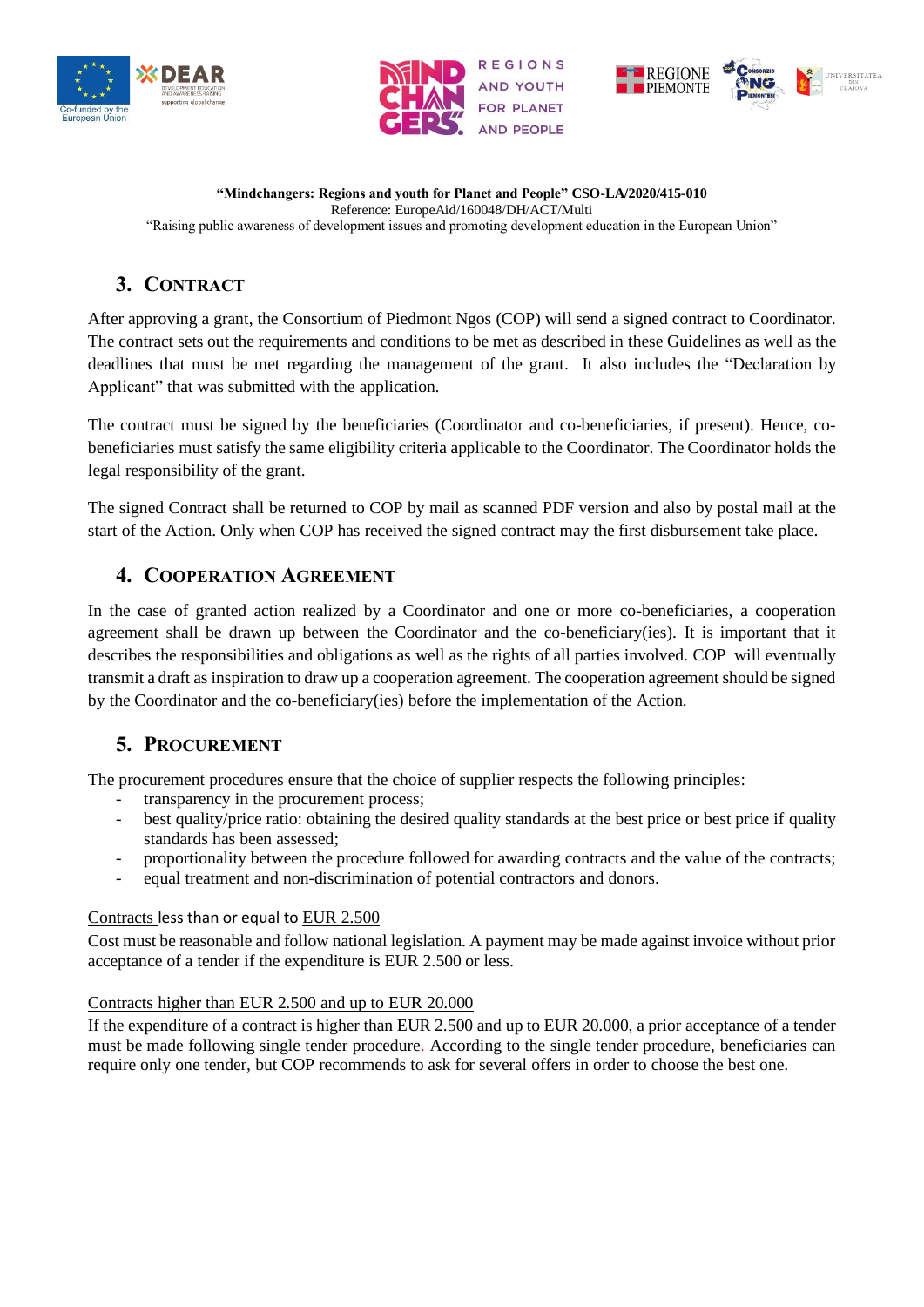





"Raising public awareness of development issues and promoting development education in the European Union"

To follow this procedure, you must:

- Define clear selection criteria (incl. price and time frame for the task). This must be explained and written in an internal document (i.e. minutes, tender request). It is important to prepare and keep a document describing the steps followed for the procurement, from the initial identification of suppliers through to the final contracting decision. As a general rule, a letter sent by the tenderer is better evidence of a competitive consultation than a note from the Recipient
	- stating that the tenderer was contacted. In the request for quotations is important to detail the terms of the service/purchase requested, the deadline for the submission and the criteria for the evaluation.
- Secure that the person or firm you wish to contract does not fall under one of the exclusion situation which are defi[n](http://ec.europa.eu/europeaid/prag/document.do?nodeNumber=2.6.10.1.1)ed in [PRAG section 2.6.10.1.1.](https://ec.europa.eu/europeaid/prag/document.do?nodeNumber=2.6.10.1) This should be confirmed by the firm/person in a signed declaration.
- Fill in a selection report format (attached to your grant contract). In the selection report you shall describe who you are planning to contract and why.
- Draw up a contract stating clear conditions for the task. The contract should be signed by all involved parties, the grantee as well as the person or firm conducting the task.

All documents (the internal document, the declaration, the selection report format and the contract) shall be saved as documentation.

For further information, please press the link to access the **[Practical guide on contract procedures for](https://wikis.ec.europa.eu/display/ExactExternalWiki/ePRAG)  [European Union external action \(PRAG 2016\)](https://wikis.ec.europa.eu/display/ExactExternalWiki/ePRAG)**

# **6. VISIBILITY**

The granted Action must fully respect the visibility and communication requirements related to Mindchangers, based on the [Communication and Visibility manual for European Union external actions-2018.](https://ec.europa.eu/international-partnerships/comm-visibility-requirements_en) This includes:

- that all publications, references, documents, news and any other visibility and communication activities and products regarding the project must follow the "Mindchangers brand guidelines for grantees", that will be provided to the beneficiaries any notice or publication by the beneficiaries concerning the project, including those given at conferences or seminars, shall specify that the project has received European Union funding through the Mindchangers subgranting programme,
- all products shall make the reference "with the financial support of the EU" and any publication, in whatever form and by whatever medium, including the internet, shall include the following statement: "This document has been produced with the financial assistance of the European Union. The contents of this document are the sole responsibility of grant holder's name and can under no circumstances be regarded as reflecting the position of the European Union.", and
- the beneficiaries shall mention the financial contribution in their internal and annual reports.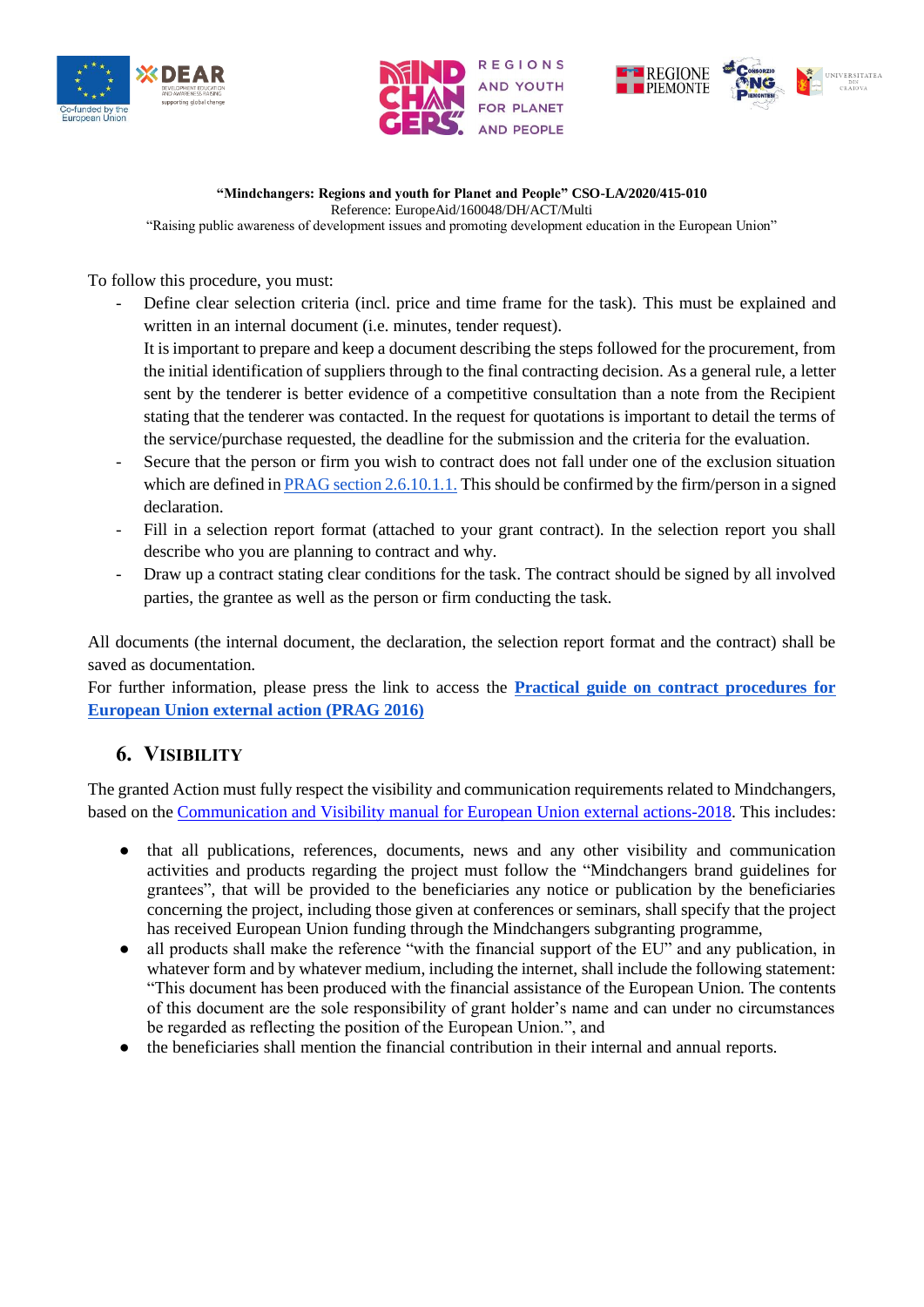





"Raising public awareness of development issues and promoting development education in the European Union"

# **7. OWNERSHIP: RESULTS, PRODUCTS AND EQUIPMENT**

# **7.1 Results and products**

Communication products produced as part of the Action belongs to the beneficiaries and will be available and licensed under Creative Commons Attribution-Non Commercial 4.0 International Public License. Mindchangers partners and the European Commission have the right to use them freely and as it sees fit during and after completion of the Action, provided that this does not break with any industrial and/or intellectual property rights.

# **7.2 Statement of permission**

Please, note that in case natural, recognizable persons are depicted in a photograph or film, beneficiaries shall collect a statement of these persons giving their permissions for the described use of their images. Documentation needs to be secured by the beneficiaries and auditor can ask for samples if needed.

### **7.3 Equipment**

Equipment can only take up a minor part of the granted budget. If equipment is part of the budget for the Action, the beneficiaries must specify its use and who will retain the ownership of it after the Action (i.e. the Coordinator, the co-beneficiary, associate, members of the target group, local authorities, , or another action funded by the European Union). This list must be provided at the end of the implementation period.

# **8. PAYMENTS**

Grants will be disbursed in three payments:

- 40% at project start, after the signature of the Contract
- 30% after the approval by COP of the Intermediary Narrative and Financial Report
- 30% after the end of the project, once the Final Narrative and Financial report will be approved by COP and the official External Auditor.

In any case, the total final amount of incurred, audited and validated expenses will consist of 10% of cofinancing by the beneficiaries.

The signed grant contract serves as the initial pre-financing payment request.

A request for disbursement of the following payments must be submitted alongside the previewed reporting using the format: "*Payment request for Grant Contract*" provided by COP. The final disbursement will be initiated when the final reporting and account is approved.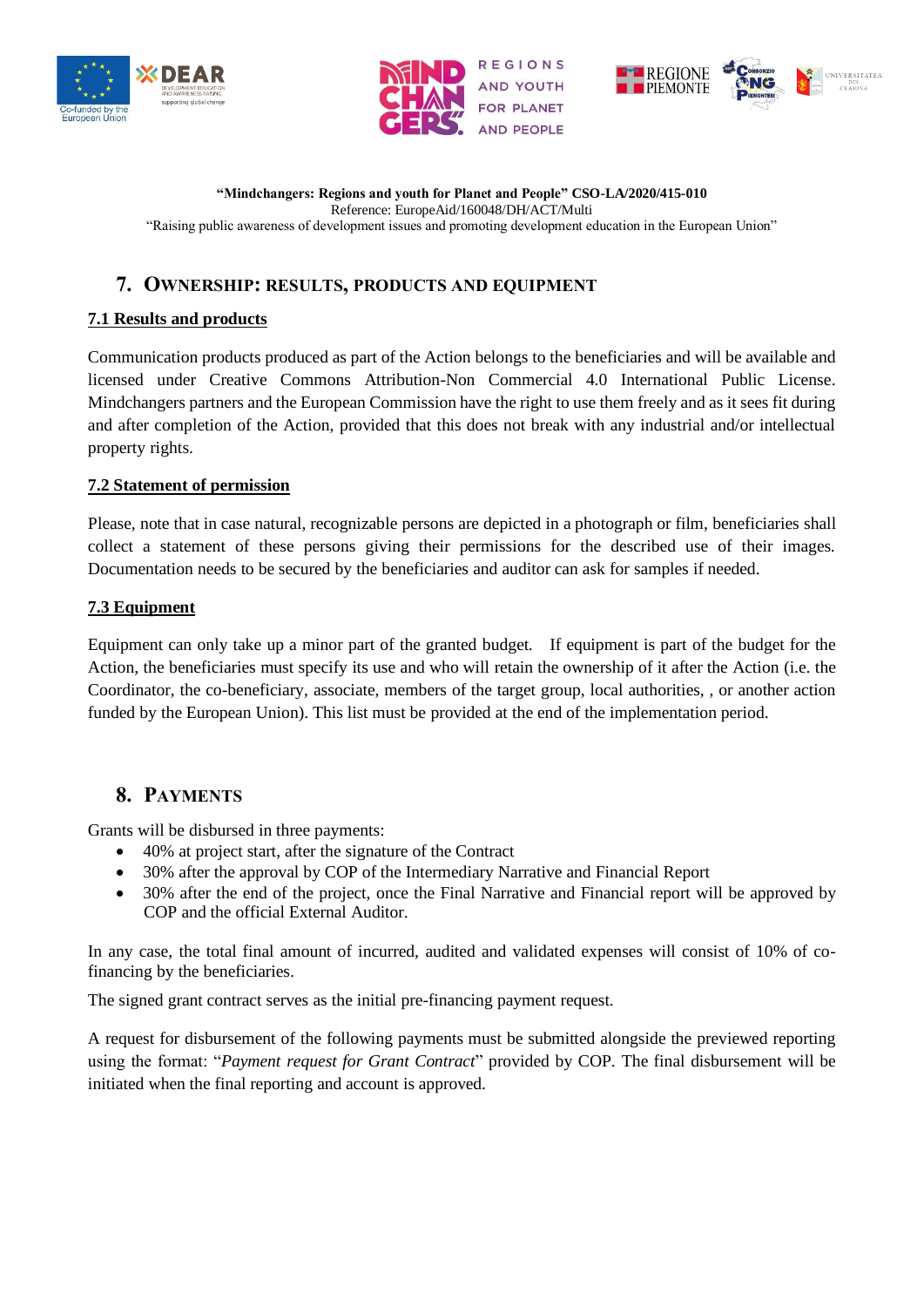





# **9. FINANCIAL MANAGEMENT REQUIREMENTS**

# **9.1 Accounts**

The beneficiaries shall keep accurate and regular accounts of the implementation of the Action using an appropriate electronic accounting system enabling control of the liquidity, and tracking of all expenses and costs. The accounts:

- may be an integrated part of or an adjunct to the beneficiaries' regular system;
- shall comply with the accounting and bookkeeping policies and rules stated in the Grant Contract;
- shall enable income and expenditure relating to the Action to be easily traced, identified and verified.

# **9.2 Record keeping**

The beneficiaries shall keep all records, accounting and supporting documents related to the Grant until 2030, in case of any on-going audit, verification, appeal, litigation or pursuit of claim.

Records and the like shall be easily accessible. This means it must be filed in a way that facilitates easy examination and control by the Mindchangers management, *the Commission, OLAF and the Court of Auditors to exercise their powers of control on all documents and information*.

**Supporting documentation shall be available either in the original form, including in electronic form, or as a copy. Documentation consists not only of accounting records such as invoices, vouchers, contracts etc., but also proof of payments and procurement process (newspaper ads, invitation letters, tender committee minutes etc.). Please, see point 10. Eligible direct costs.**

All the expenses must be identifiable and verifiable. All documents related to expenses must contain the reference "Project Mindchangers – CSO-LA/2020/415-010".

Concerning Invoices, along with the receipt of payment or copy of bank transfer and the bank statement showing the payment, they must:

- Be addressed to the Coordinator or the co-beneficiary
- contain the reference "Project Mindchangers CSO-LA/2020/415-010"
- Have the name of the supplier
- Be dated before the end of the project
- Have the description of the cost incurred which musts refer to the project implementation period
- Clearly show the VAT amount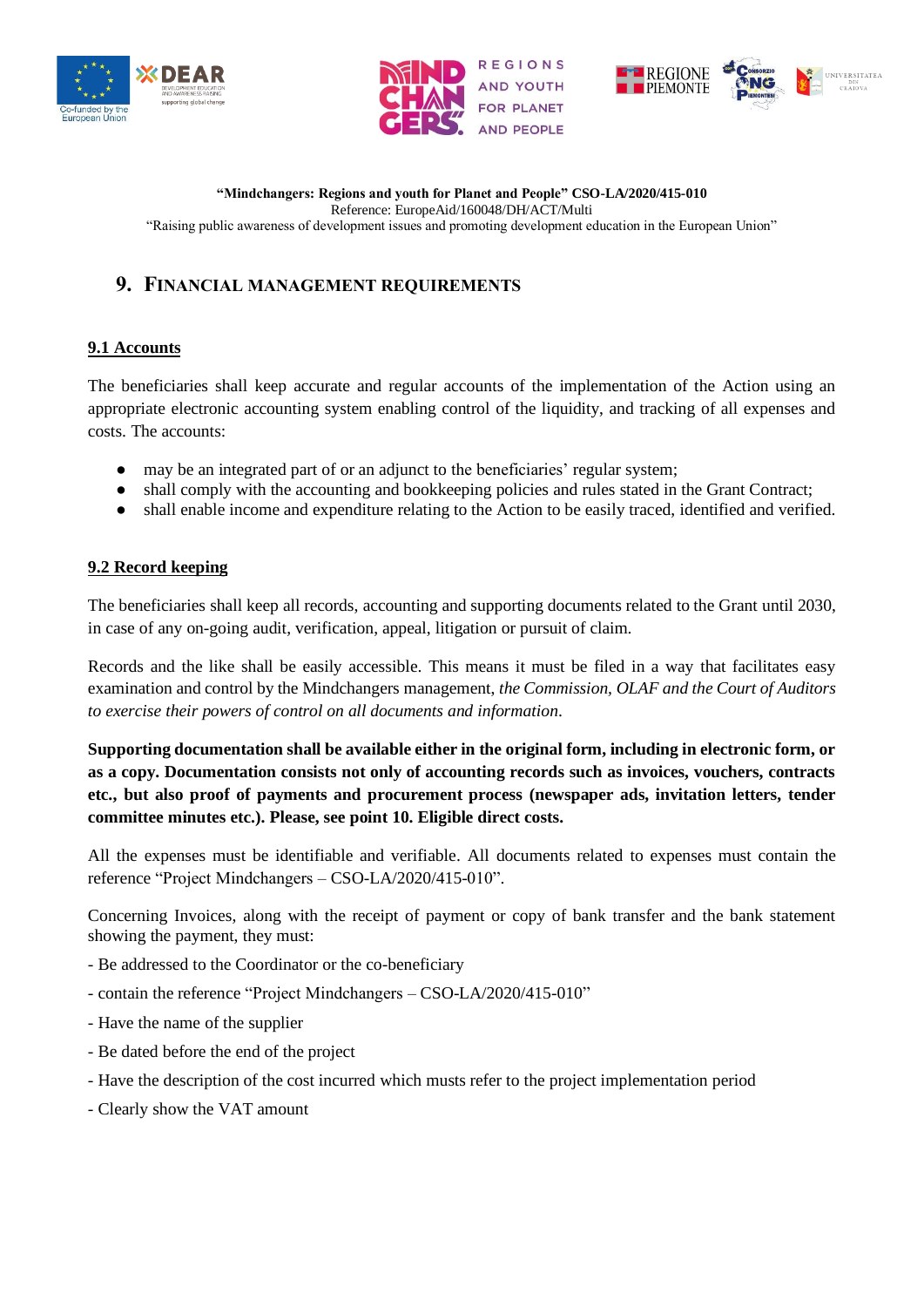





"Raising public awareness of development issues and promoting development education in the European Union"

# **9.3. Own contributions**

The co-financing shall be in cash and documented by costs incurred and paid for the project. Payments in-kind are not allowed.

The own contribution is included in the total budget of the project and will be audited in the same way as the other expenses covered by EU financing. If after the audit the total amount of eligible expenses has decreased, the grant and the own contribution will decrease proportionally.

Own contribution must be recorded in the bookkeeping and separated in different general ledger code. If during the Action, there are changes to the original list of donors listed in the budget and the amount of their contribution, beneficiaries must inform COP.

# **9.4. Budget management**

The financial report must be detailed and balanced.

Grant applications included a detailed estimated budget presented in EUR (see Annex B – Budget Mindchangers). Partners established in countries outside the Eurozone must use the conversion rates published in the C series of the Official Journal of the European Union (OJ) available at: <http://www.ecb.europa.eu/stats/exchange/eurofxref/html/index.en.html> ).

If no daily euro exchange rate is published in the Official Journal of the European Union for the currency in question, conversion must be made at the average of the monthly accounting rates established by the Commission and published on its website:

[\(http://ec.europa.eu/budget/contracts\\_grants/info\\_contracts/inforeuro/inforeuro\\_en.cfm](http://ec.europa.eu/budget/contracts_grants/info_contracts/inforeuro/inforeuro_en.cfm) ).

Partners should be aware that they fully carry the exchange rate risk.

# **9.5 General criteria for eligibility of costs**

In order to be eligible for EU funding, costs must meet the following criteria:

- a) be incurred by the partner during the duration of the action;
- b) be indicated in the estimated overall budget of the action attached to the Contract;
- c) be necessary for the implementation of the action which is the subject of the grant;
- d) be identifiable and verifiable, in particular being recorded in the accounting records of the partner and determined according to the applicable accounting standards of the country where the partner is established and according to the usual cost-accounting practices of the partner;
- e) comply with the requirements of applicable tax and social legislation;
- f) be reasonable, justified and comply with the principle of sound financial management, in particular regarding economy and efficiency.

Value added tax (VAT) is considered as eligible where it is not recoverable under the applicable national VAT legislation and is paid by a beneficiary other than a non-taxable person as defined in the first subparagraph of Article 13(1) of Directive 2006/112/EC14 on the common system of value added tax.

# **Beneficiaries must take care to avoid any unnecessary or unnecessarily high expenditure.**

### **All payments should be made by bank transfer, preferably not in cash. In any case payments in cash above EUR 500 are not allowed.**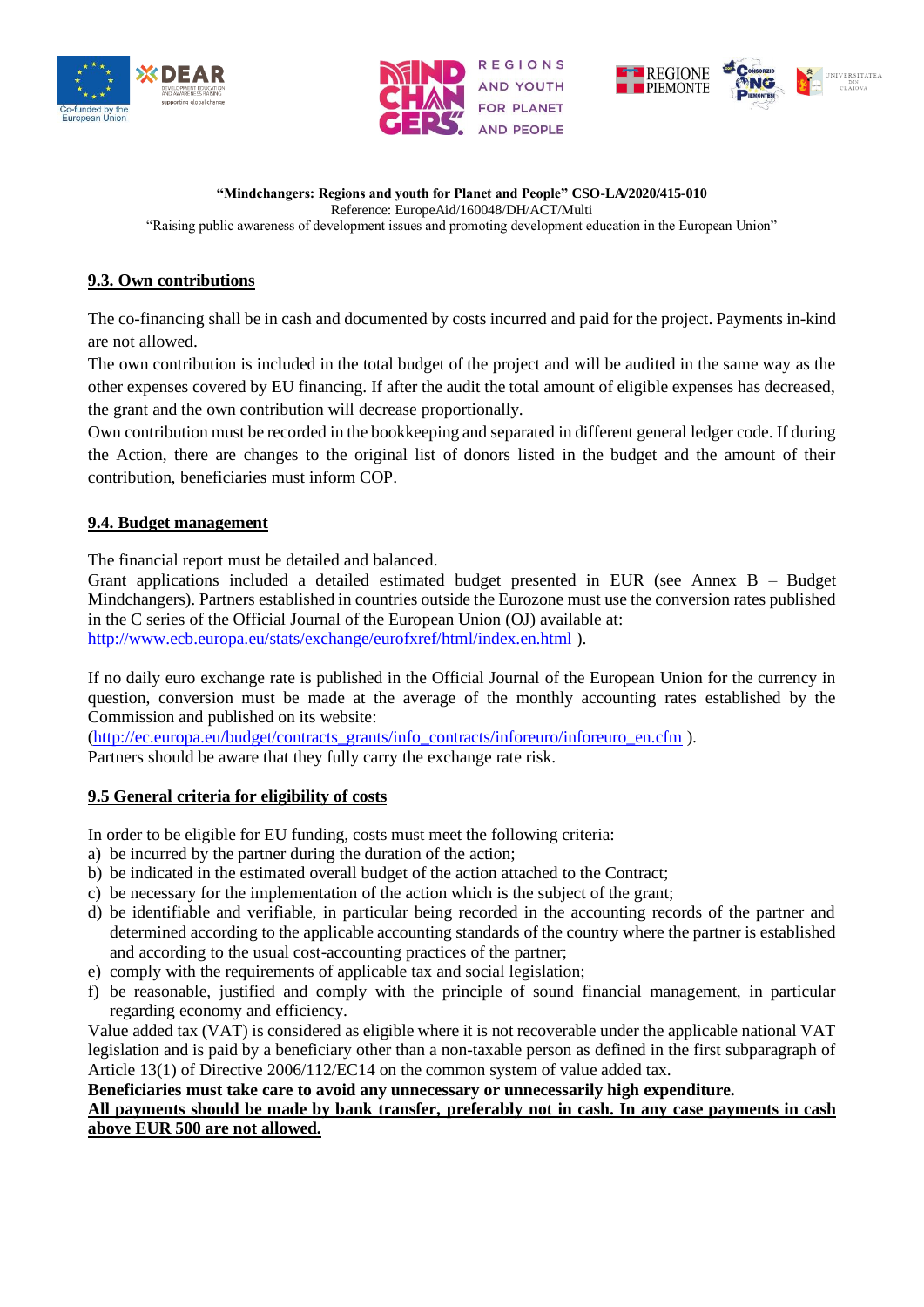





# **"Mindchangers: Regions and youth for Planet and People" CSO-LA/2020/415-010**

Reference: EuropeAid/160048/DH/ACT/Multi

"Raising public awareness of development issues and promoting development education in the European Union"

# **10. ELIGIBLE DIRECT COSTS**

The eligible direct costs for the action are those costs which, provided that they satisfy the criteria of eligibility set out above, are identifiable as specific costs directly linked to the performance of the action and which can therefore be attributed to it directly.

According to **ANNEX II -General Conditions applicable to European Union-financed grant contracts for external actions** the following direct costs of the Beneficiary(ies) shall be eligible:

- a) the cost of staff assigned to the Action, corresponding to actual gross salaries including social security charges and other remuneration-related costs; salaries and costs shall not exceed those normally borne by the beneficiary(ies), unless it is justified by showing that it is essential to carry out the Action;
- b) travel and subsistence costs for staff and other persons taking part in the Action, provided they do not exceed those normally borne by the beneficiary(ies) according to its rules and regulations, or the rates published by the European Commission at the time of such mission if reimbursed on the basis of simplified cost options;
- c) purchase costs for equipment (new or used) and supplies specifically dedicated to the purposes of the Action, provided that ownership is transferred at the end of the Action when required in Article 7.5 of Annex II;
- d) depreciation, rental or leasing costs for equipment (new or used) and supplies specifically dedicated to the purposes of the Action;
- e) costs of consumables if directly linked to project implementation;
- f) costs of service, supply and work contracts awarded by the beneficiary(ies) for the purposes of the Action referred to in Article 10 of Annex II;
- g) costs deriving directly from the requirements of the Contract (dissemination of information, translation, reproduction, insurance, etc.);
- h) duties, taxes and charges, including VAT, paid and not recoverable by the Beneficiary(ies), unless otherwise provided in the Special Conditions.

# **10.1 Staff costs (Heading 1. 1. Salaries & Fees)**

The costs of personnel working under an employment contract with the beneficiaries or an equivalent appointing act and assigned to the action, comprising actual salaries plus social security contributions and other statutory costs included in the remuneration, provided that these costs are in line with the beneficiaries' usual policy on remuneration; those costs may also include additional remunerations, including payments on the basis of supplementary contracts regardless of the nature of those contracts, provided that they are paid in a consistent manner whenever the same kind of work or expertise is required, independently from the source of funding used.

The costs of natural persons working under a contract with the beneficiaries other than an employment contract may be assimilated to such costs of personnel, provided that the following conditions are fulfilled:

- (i) the natural person works under the instructions of the beneficiary and, unless otherwise agreed with the beneficiary, in the premises of the beneficiary;
- (ii) the result of the work belongs to the beneficiary; and
- (iii) the costs are not significantly different from the costs of staff performing similar tasks under an employment contract with the beneficiary.

The cost of any work to be performed by external experts should not be included in staff costs but under services (see *Heading 4. Services)*

The salary costs should not exceed the rates corresponding to the beneficiaries' usual policy on remuneration.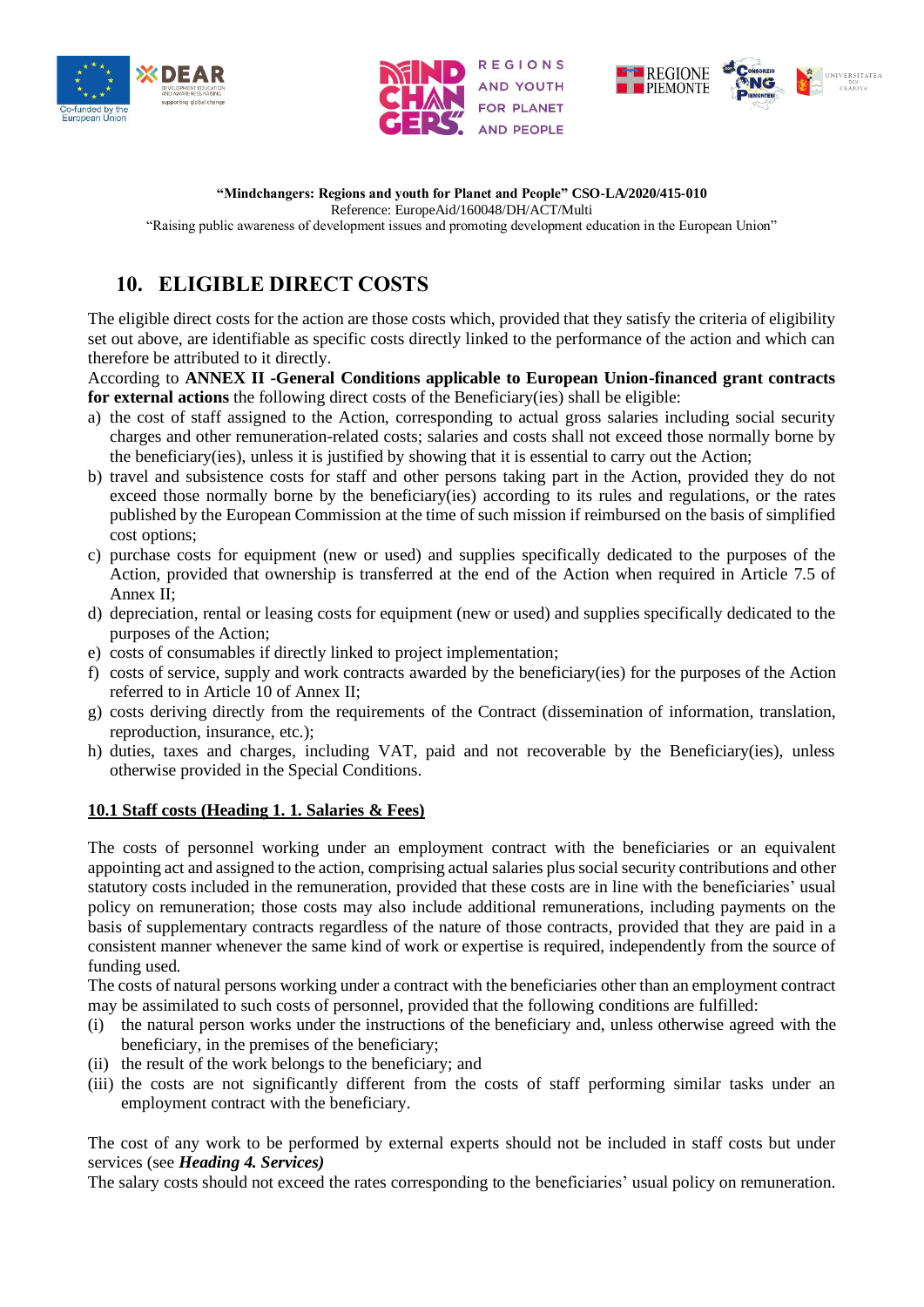





"Raising public awareness of development issues and promoting development education in the European Union"

Only the real costs (i.e. actual salaries paid) will be considered eligible costs. For personnel costs to count as eligible direct costs there must be a real and verifiable transfer of funds from the organisation and the assignment of the staff in question must be genuine, necessary and reasonable in relation to the activity being subsidised and to the duration of the action.

The costs of personnel of national/regional administrations may be considered as eligible to the extent that they relate to the cost of activities which are additional and which the relevant public authority would not carry out if the project concerned was not undertaken.

The following documentation for staff costs must be given as follows:

- Contract signed by the employer and employee
- Letters of appointment
- CV
- copy of identity document

- Personnel cost table: in order to calculate the hourly cost, the gross actual salaries (including social security charges and statutory costs) and total workable days per year are required information.

The determination of the total workable days and the total workable hours should be made respecting the standard working time either under national laws, collective agreements or under the organisations' normal accounting practice.

### **The actual time spent on the action must be recorded on a regular basis using timesheets or an equivalent time registration system established and certified by the employer.**

Timesheets must be dated and signed by the individual concerned and validated by the employer.

It is recommended to adopt a single timesheet encompassing the time worked by each staff member on the particular EU supported action.

Timesheets must be dated and signed by the individual concerned and validated by the employer.

It is recommended to adopt a single timesheet encompassing the time worked by each staff member on the particular EU supported action.

The accounting report must be composed by the following documents:

- Monthly payslip
- Timesheet
- Monthly proof of payment (bank transfer) and bank statement;

- Proof of payment of all the levies and any other social charges as per national law. In case the levies and social charges are paid on a cumulative basis, together with all the staff, a detail scheme of all the amounts to reach the total paid is required.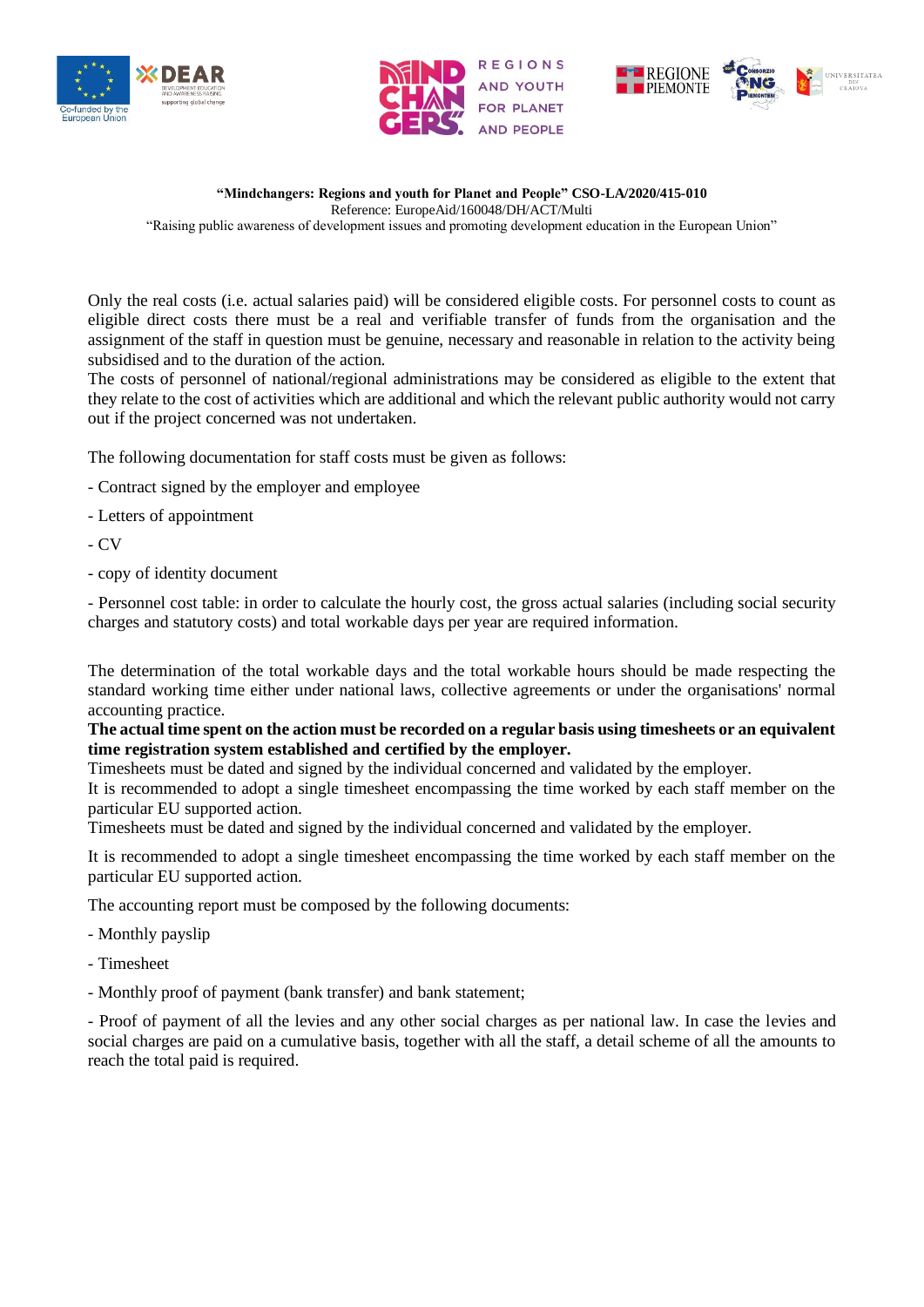





### **"Mindchangers: Regions and youth for Planet and People" CSO-LA/2020/415-010**

Reference: EuropeAid/160048/DH/ACT/Multi

"Raising public awareness of development issues and promoting development education in the European Union"

### **10.2 Travel, accommodation and subsistence allowances (Heading 2. Travel)**

Costs of travel and related subsistence allowances are eligible provided that they are in line with the beneficiaries usual practices on travel.

Heading 2 may also include expenses for participants from organisations other than the beneficiaries where applicable (e.g. for attendance of a conference).

**Attendance lists of all meetings that take place in the context of the action must be established and signed by all participants.** These lists must be provided to the European Commission if so requested.

Journeys must be carried out by the most direct, economic and environmentally friendly mode (costs for C02 offsetting of travels may be included).

Economy class fares will be used as the benchmark for analysing travel costs.

The supporting documents should be:

- For travel by plane: boarding pass, electronic ticket, invoice of the ticket payment
- For travel by train: electronic ticket, invoice of the ticket payment.
- For travels by car: a signed logbook according to national laws should be filled in considering the costs of fuel, destination, number of kilometres travelled, distances.
- For travel by taxi or hired car: please note that the actual cost should not be excessive compared with other means of transportation.

Costs for C02 offsetting of travels may be included: C02 offsetting shall in that case be achieved by supporting CDM/Gold Standard projects (evidence must be included as part of the supporting documents.

Note that country entry or exit visa expenses may be charged on the same travel expenses budget line. As receipt of visa payment, it can be presented the receipt provided by the embassy or a copy of the passport page containing the visa.

*Daily subsistence allowances (DSA*) can be paid in addition to costs for accommodation as a flat-rate amount and are considered to cover breakfast and the two main meals, local transport, the cost of telecommunications and all other sundries. Daily subsistence allowances are to be calculated according to the length of the mission and according to the partner's usual policy on remuneration.

The maximum amounts (in EUR per calendar day) of Daily allowance rates for each country are set out at the following address:

[https://ec.europa.eu/international-partnerships/documents-library\\_en?keyword=per%20diem%20rates](https://ec.europa.eu/international-partnerships/documents-library_en?keyword=per%20diem%20rates)

If catering services are provided by the organisers, the DSAs directly paid to participants must be reduced accordingly. In such cases, the daily allowance would be reduced by 30% for each meal provided, and by 15% for breakfast.

NB.: Where applicable, catering costs should be mentioned under *Heading 5. Other* 

### **10.3 Equipment (Heading 3. Equipment)**

Equipment essential for the realisation of the action (including renting of equipment and insurance). Equipment refers to durable items that can be used multiple times over their estimated economically useful lifespan. If equipment is part of the budget for the Action (budget line 3), the beneficiary must specify its use and who will retain the ownership of it after the Action (i.e. the Coordinator, the co-beneficiary, associate, members of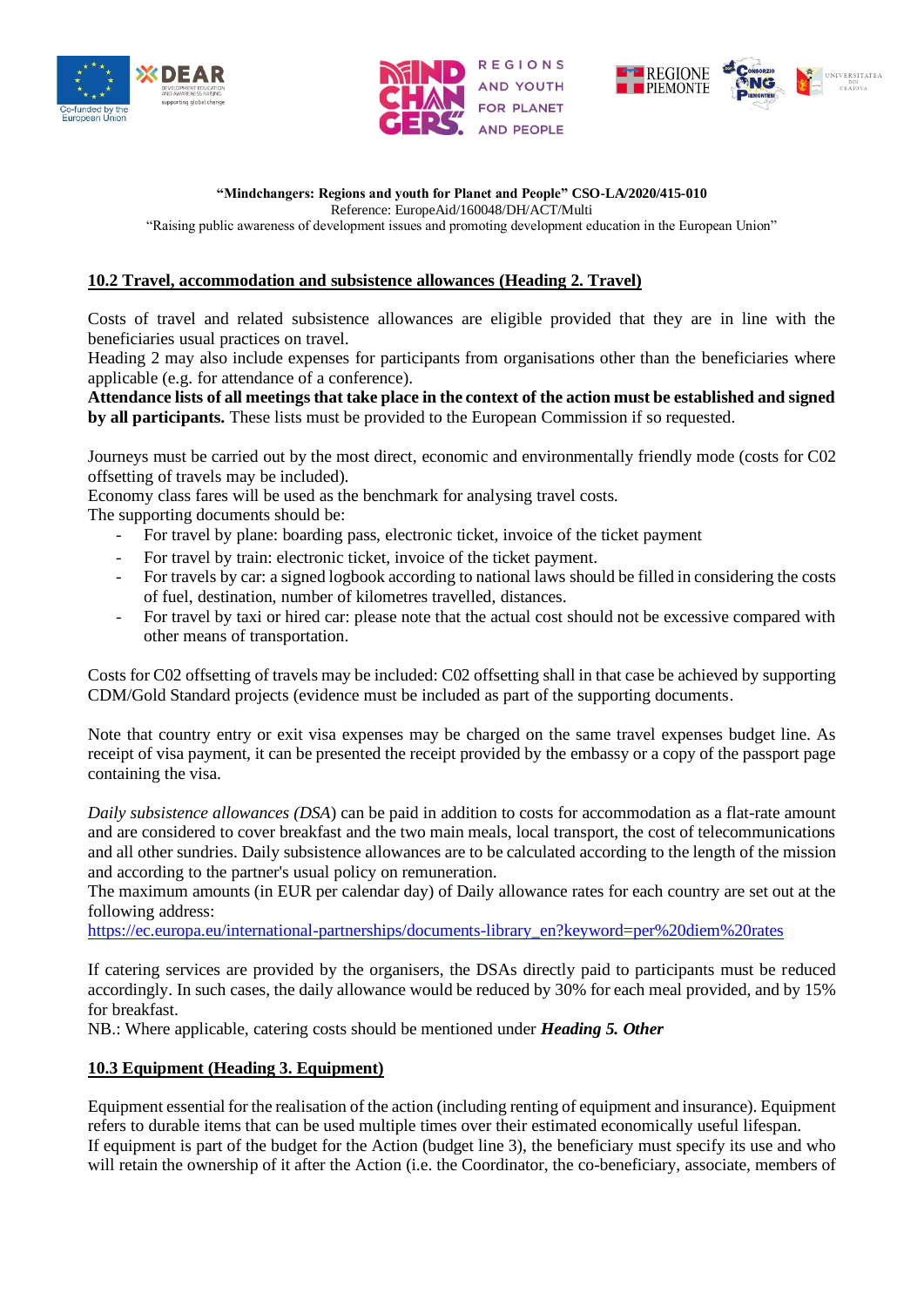





"Raising public awareness of development issues and promoting development education in the European Union"

the target group, local authorities, , or another action funded by the European Union). in spreadsheet 4. Ownership.

This list must be provided at the end of the implementation period.

Concern equipment and goods and it would be preferable to collect at least three quotations from different suppliers whenever is economically reasonable

### **10.4 Costs of services (Heading 4. Services)**

The implementation of an Action may require the buying of goods or services in order to carry out specialised tasks that target groups cannot do themselves (i.e. translations, production of documents, web site creation, informatics support, accountancy, catering, etc.). This does not involve externalisation of parts of the action directly related to the main objectives of the action.

The related contracts are known as "Implementation contracts".

The beneficiaries should have the operational capacity to carry out the activities related to the main objectives of the proposed action. Nevertheless, if the staff do not have all the skills required, where justified and necessary, specific tasks that are part of the action (except the core tasks defined in the call document) may be executed by another person or organisation by means of a contract between one or more of the beneficiaries and a subcontractor. This is known as "subcontracting of tasks forming part of the action".

Implementing contracts and subcontracting between beneficiaries is not allowed, nor between Coordinators, co-beneficiaries and Associates.

The estimated costs relating to any implementing contracts and any subcontracting are indicated in the appropriate sub-heading in the approved budget and the award of such contracts will be subject to the procedures indicated at paragraph 5. PROCUREMENT. They could concern:

- **Information, dissemination, reproduction and publications** costs can be taken into account provided that they are directly related to the action. Please give, for each publication and/or other materials, a description of the number of pages and copies planned, the frequency and language of publication, an indication of the production costs per copy, as well as an estimate of the distribution costs where appropriate.
- **Translation** costs must include the following details: the number of languages, the number of pages to be translated and the rate applied per page.
- **Interpretation**: the different components must be specified. In particular, the number of languages, the number of interpreters, the number of days and the daily rates must be specified. Interpreters should be hired locally. For their travel and subsistence expenses to be covered by the grant, it must be impossible to hire them locally and it must be explained why this is so.
- **External Expertise:** this heading should include costs relating to: i) implementing service contracts not covered under the previous sub-headings; ii) costs relating to the subcontracting of tasks forming part of the action.

The "Guidelines for beneficiaries of a Mindchangers grant" lays down the principles that should govern the conclusion of external contracts necessary to implement the action: the beneficiary must award the contract to the tender offering **the best value for money, i.e. the best price-quality ratio, or, as appropriate, to the tender offering the lowest price**.

In doing so, the beneficiary shall take care to avoid any conflict of interests.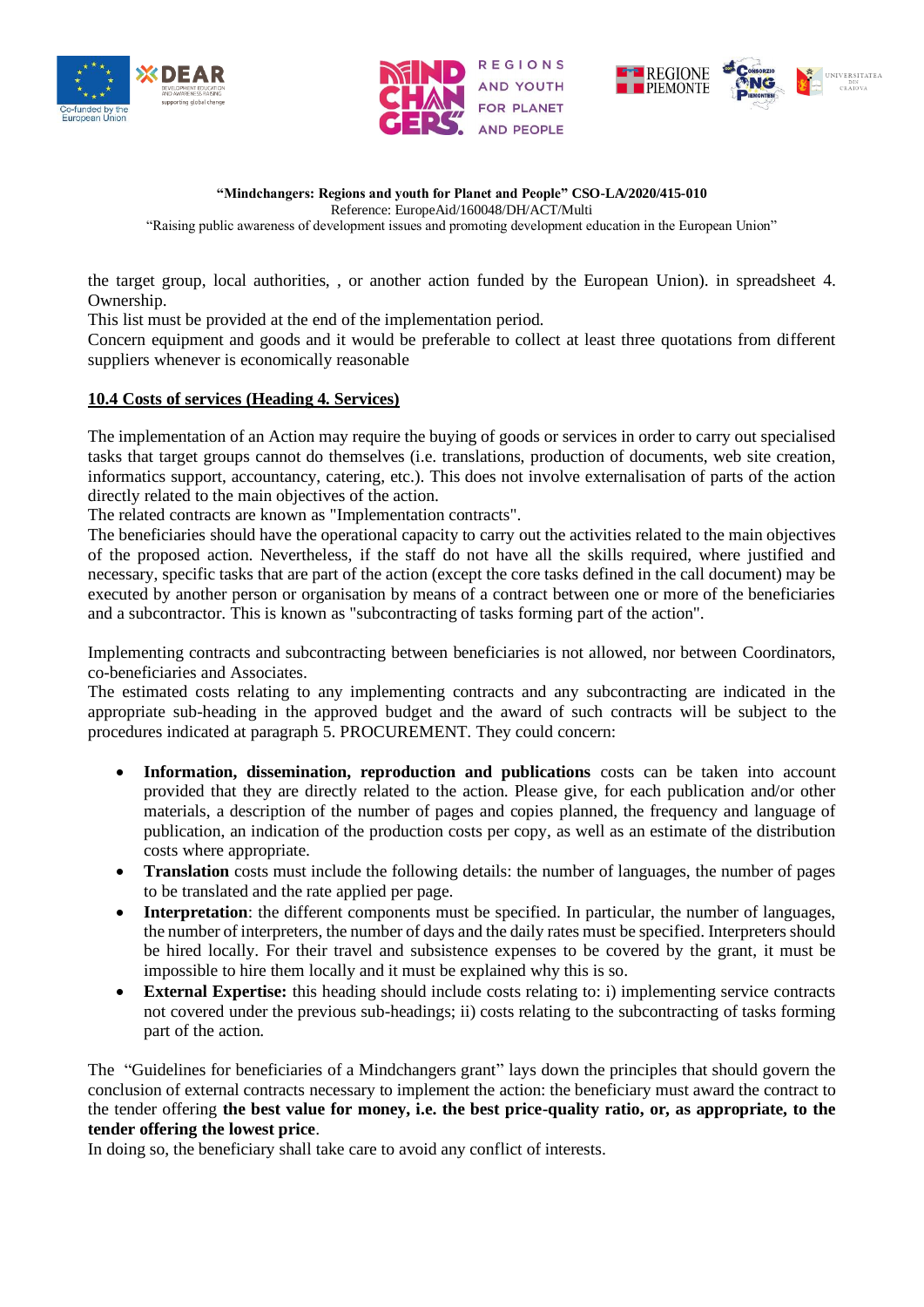





### **"Mindchangers: Regions and youth for Planet and People" CSO-LA/2020/415-010**

Reference: EuropeAid/160048/DH/ACT/Multi

"Raising public awareness of development issues and promoting development education in the European Union"

### **10.5 Administration costs (Heading 7. Indirect costs (maximum 7% of 7. Subtotal direct costs))**

Indirect costs are general administrative costs – overhead costs incurred in connection with the eligible direct costs of the action. Such costs do not need to be supported by accounting documents. They are limited to a flat-rate of 7% of the total eligible direct costs for the action.

Indirect costs are eligible provided that they do not include costs assigned to another budget heading in the standard grant contract.

These can include maintenance, stationery, photocopying, mailing postage, telephone, internet and fax costs, heating, electricity or other forms of energy, water, office furniture, insurance and any other expenditure necessary for the successful completion of the action.

Indirect costs are not eligible for an action where the beneficiary already receives an operating grant from the EU budget during the period in question.

### **10.6 Ineligible costs**

The following costs are not eligible:

- − debts and debt service charges (interest);
- − provisions for losses or potential future liabilities;
- − costs declared by the beneficiary(ies) and financed by another action or work programme receiving a European Union (including through EDF) grant;
- purchases of land or buildings, except where necessary for the direct implementation of the action, in which case ownership must be transferred, in accordance with Article 7.5 of the General Conditions of the standard grant contract, at the latest at the end of the action;
- − purchases of vehicles, unless the beneficiaries can demonstrate that the purchase is necessary for the purpose of the action implementation;
- currency exchange losses;
- − office rent, unless the beneficiaries can demonstrate that additional and specific office rental is necessary for the purpose of the action implementation;
- taxes, including VAT, unless the Coordinator or co-beneficiaries can demonstrate they cannot reclaim them;
- − credit to third parties;
- − in kind contributions;
- salary costs of the personnel of national administrations, unless otherwise specified in the Special Conditions and only to the extent that they relate to the cost of activities which the relevant public authority would not carry out if the Action were not undertaken.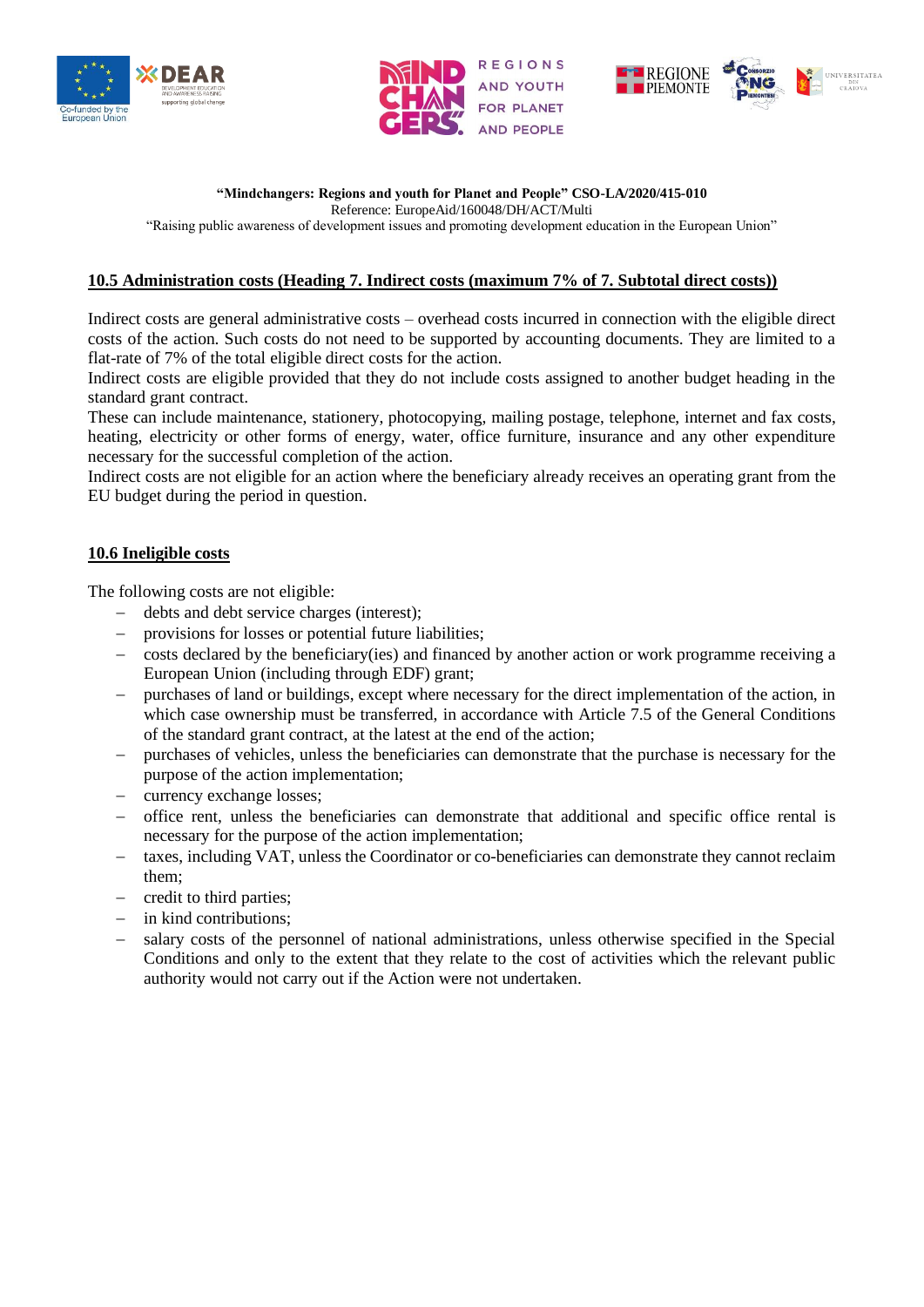





# **11. REVISIONS**

# **11.1 Changing the Action**

A Grant received from Mindchangers must be spent in accordance with the "basic purpose" of the Action as stated in the Grant Contract.

The following types of deviations from plan require prior approval by COP:

- Changes in the objectives or target groups of the Action.
- If there is a need to cancel or add activities that will affect the realization of the objectives defined for the intervention.
- Specific changes regarding the approved budget. See next section on budget revisions.

COP needs to receive the request well in advance and not after the activities have been completed.

In case of doubt, it is strongly recommended to check beforehand with COP that the proposed modifications do not impact the basic purpose of the Action.

# **11.2 Budget revision**

The budget of the grant contract shall be respected. However, there is some flexibility within the budget, as long as the "basic purpose" of the Action is not affected and the change does not call into question the initial award of the grant.

As long as the basic purpose of the Action is not affected, the beneficiaries can:

- Make transfers between items or introduce new items within the same main budget line (predefined lines in the budget).
- Transfer part of the budget from one line to another, as long as this transfer does not imply an increase of more than 25% of the original amount covered by the budget line.

Note that if the change includes that the cumulative variations of a given budget heading exceed 25% of the budget line's value concerning, it shall always be approved beforehand by COP .

# **11.3 Request format to be used to get revisions approved**

Requests regarding changing in the Action, the Action period or budget revision are submitted using the formats provided by COP.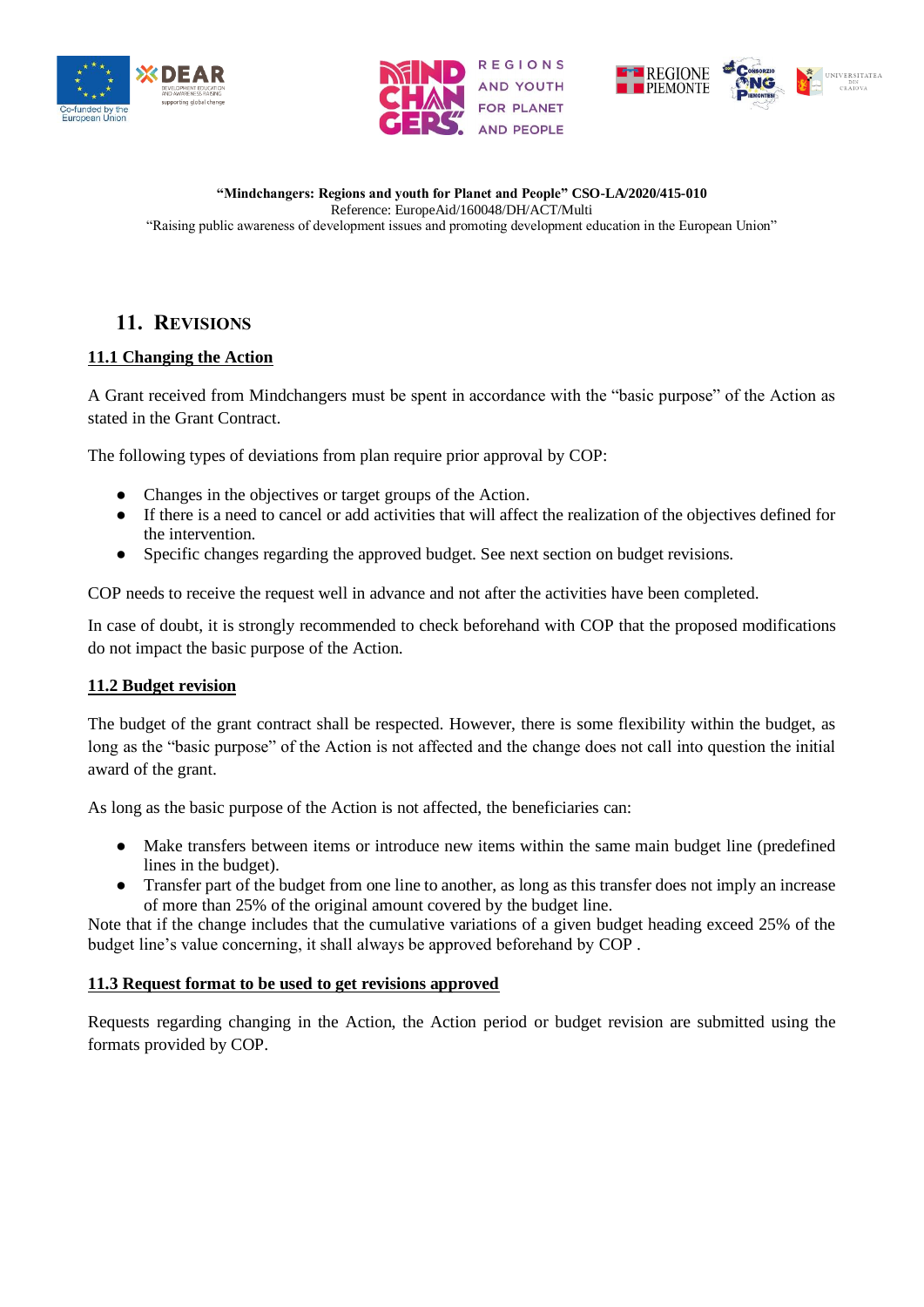





# **12. REPORTING**

In order to obtain the Intermediary and the Final payments, Financial and Narrative Reports must be submitted.

The reports will provide with supporting documents including photos/pictures and its outreach (online links, publications etc).

Formats for reporting and auditing will be made available by COP.

# **12.1 Final Audited Account**

The beneficiaries shall submit their final narrative and financial reports about the grant to COP, along with all receipts (original or certified copies as per national rules). COP will approve and signs off these reports based on the information and documentation provided, i.e. narrative and financial verification. The auditor, contracted by COP, will ensure that all the Grant has been approved and that the beneficiaries have followed the process and check that the national documentation for the Grants is in order.

# **13. SUSPICION OF FRAUD AND/OR MISUSE OF THE GRANT**

As recipient of Mindchangers grants, the Grantees are responsible for informing the Consortium of Piedmont Ngos (COP) without delay of any event – including suspicion of fraud or other irregularities – likely to affect or delay the implementation of the Action.

The governing body of the Lead applicant is duty-bound to immediately notify the Consortium of Piedmont Ngos (COP):

- If significant difficulties arise in the implementation of the action, including problems regarding compliance with the budget approved.
- If there is well-founded suspicion or detection of theft, fraud, corruption, misuse or similar irregularities.

Mindchangers' format for reporting of problems and irregularities must be used, and it will be made available by COP. The report must be submitted in writing, stating how the Grantees plan to solve and follow up the difficulties and/or irregularities observed. You are very welcome to contact the Consortium of Piedmont Ngos (COP) if an action runs into problems, enabling us to guide you in how to report the problems and how to pursue a solution.

Confirmed cases of irregularities will be reported to the EU Commission.